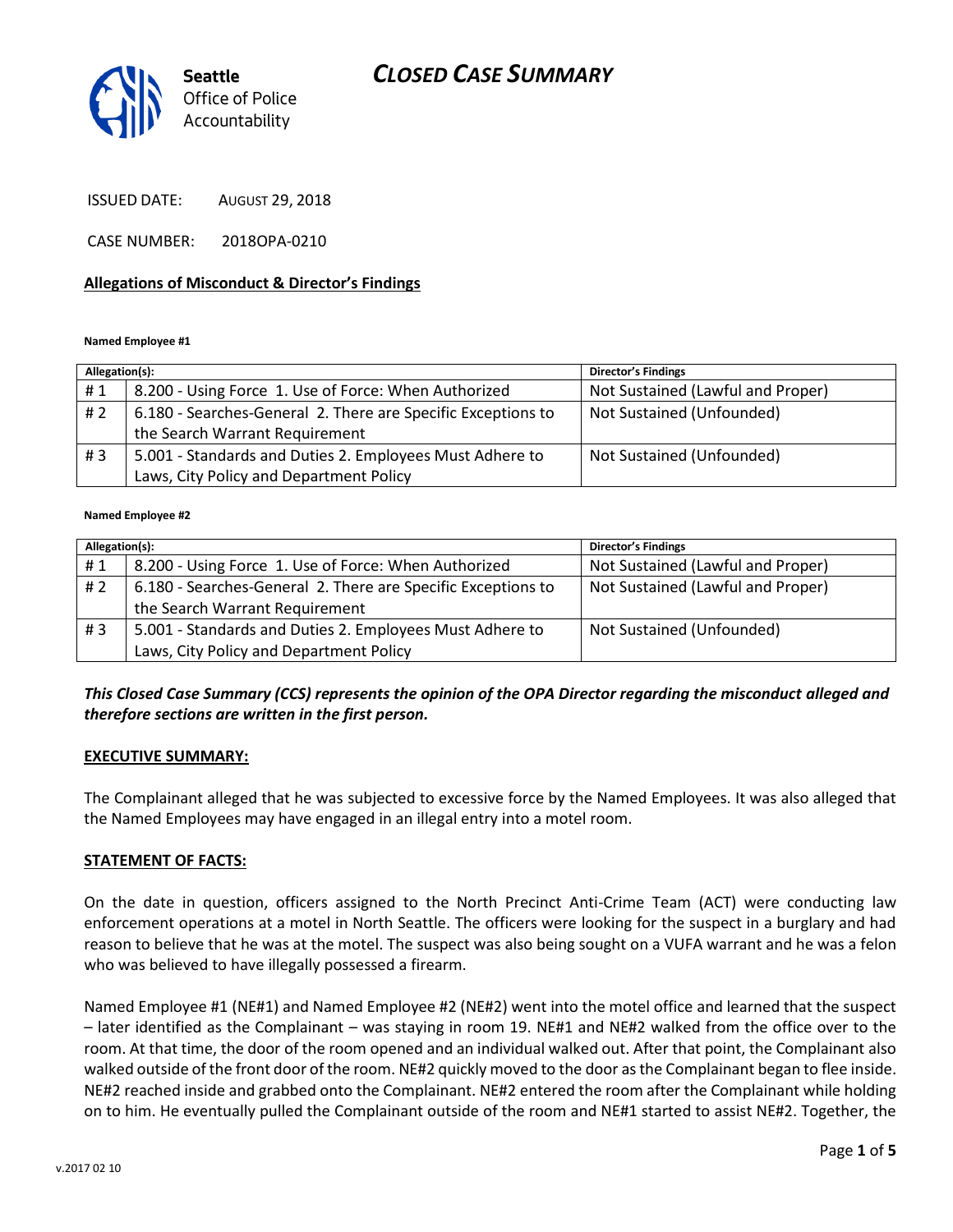

## *CLOSE CASE SUMMARY*

OPA CASE NUMBER: 2018OPA-0210

officers were able to pull the Complainant out of the room and began to struggle with the Complainant to get him under control and to take him into custody.

The Named Employees continued to struggle with the Complainant, both of them trying to prevent the Complainant – who was substantially larger than either of the Named Employees – from escaping. At that point, the Named Employees and the Complainant fell forward. The Complainant struck his face on a concrete planter. This caused him to suffer a fairly significant laceration to his nose. Due to the severity of the injury, the Department's Force Investigation Team (FIT) responded to the scene and took over the investigation of the incident. During that investigation, a civilian witness provided a statement to FIT suggesting that the force used by the officers was excessive. It was unclear whether and to what extent she actually observed the incident. The Complainant additionally told FIT investigators that he believed that the force employed by the Named Employees was excessive and alleged that they slammed him into a wall face first. FIT referred this matter to OPA and this investigation ensued.

During its investigation, OPA reviewed the documentation relating to the initial investigation, the FIT investigation, the use of force reports and reviews, and the Department video. OPA also interviewed both of the Named Employees and four other witness employees.

#### **ANALYSIS AND CONCLUSIONS:**

### **Named Employee #1 - Allegation #1** *8.200 - Using Force 1. Use of Force: When Authorized*

The Named Employees described the force they used at both their FIT interviews and OPA interviews. Their statements were consistent over those interviews. NE#2 reported grabbing the Complainant's arm to pull him out of the room. NE#2 recounted that he and NE#1 struggled with Complainant until they all fell to the ground. NE#2 stated that he was not aware that the Complainant was injured until well after they had fallen down and the Complainant was in custody. NE#1 told OPA that when NE#2 pulled the Complainant out of the room, NE#1 tried to grab his arm but the Complainant pushed him away like a "little rag doll." NE#1 stated that he then jumped on the Complainant's back and he, NE#2, and the Complainant fell to the ground. Both Named Employees denied slamming the Complainant into a wall face first and recounted that they simply fell to the ground, inadvertently injuring the Complainant.

SPD Policy 8.200(1) requires that force used by officers be reasonable, necessary and proportional. Whether force is reasonable depends "on the totality of the circumstances" known to the officers at the time of the force and must be balanced against "the rights of the subject, in light of the circumstances surrounding the event." (SPD Policy 8.200(1).) The policy lists a number of factors that should be weighed when evaluating reasonableness. (*See id*.) Force is necessary where "no reasonably effective alternative appears to exist, and only then to the degree which is reasonable to effect a lawful purpose." (*Id*.) Lastly, the force used must be proportional to the threat posed to the officer. (*Id*.)

From my review of the record, I deem the Named Employees' account of the incident and the force they used to be in line with the evidence. Most notably, I find that the Department video depicted a physical struggle between the Named Employees and the Complainant and then showed all of them falling forward onto the ground. There is no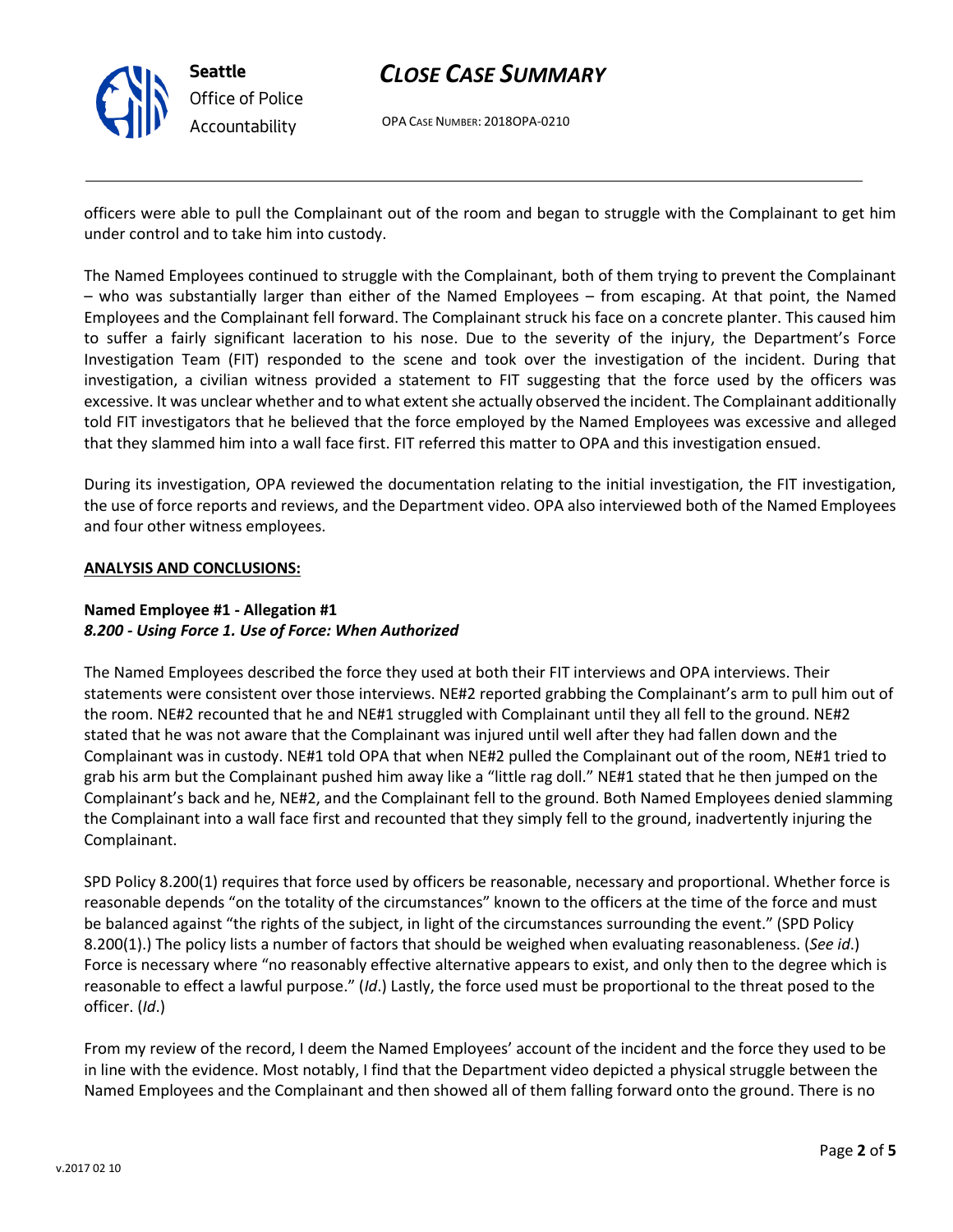

## *CLOSE CASE SUMMARY*

OPA CASE NUMBER: 2018OPA-0210

indication that the Named Employees slammed the Complainant into the wall, that the Named Employees ever struck the Complainant, or that they used any intentional force purposed to harm him.

With regard to the force the Named Employees did use, I find that it was consistent with policy. First, the force was reasonable. The Complainant was a known warrant subject who was possibly armed. The Complainant attempted to flee from the officers and then resisted their attempts to take him into custody. The Complainant was significantly larger than the Named Employees and was able to physically resist them for a sustained period of time. The Named Employees had the lawful authority to take the Complainant into custody and, with that authority, came the right to use force where necessary and appropriate. Here, the force used – trying to take the Complainant down to the ground and eventually falling down with him – was reasonable. Second, I find that the force was necessary. I do not find that the officers believed that there was any reasonable alternative to using force and I conclude that the force used was only that needed to take the Complainant into custody. Third and last, the force was proportional to the threat posed to the officers, the resistance exerted by the Complainant, his attempts to flee, and his considerable physical strength. While it is certainly unfortunate that the Complainant suffered a significant injury from this incident, that does not yield the force out of policy. For these reasons, I recommend that this allegation be Not Sustained – Lawful and Proper as against both NE#1 and NE#2.

#### Recommended Finding: **Not Sustained (Lawful and Proper)**

#### **Named Employee #1 - Allegation #2** *6.180 - Searches-General 2. There are Specific Exceptions to the Search Warrant Requirement*

As discussed below (*see* Named Employee #2, Allegation #2), I find that NE#2 was the only officer who made entry into the motel room. NE#1 did not do so and, by the time he arrived at the motel door, the Complainant was already outside. As NE#1 did not make entry into the room, I recommend that this allegation be Not Sustained – Unfounded as against him.

Recommended Finding: **Not Sustained (Unfounded)**

## **Named Employee #1 - Allegation #3** *5.001 - Standards and Duties 2. Employees Must Adhere to Laws, City Policy and Department Policy*

For the same reasons as stated above (*see* Named Employee #1, Allegation #2), I recommend that this allegation be Not Sustained – Unfounded.

Recommended Finding: **Not Sustained (Unfounded)**

## **Named Employee #2 - Allegation #1** *8.200 - Using Force 1. Use of Force: When Authorized*

For the same reasons as stated above (*see* Named Employee #1, Allegation #1), I recommend that this allegation be Not Sustained – Lawful and Proper.

### Recommended Finding: **Not Sustained (Lawful and Proper)**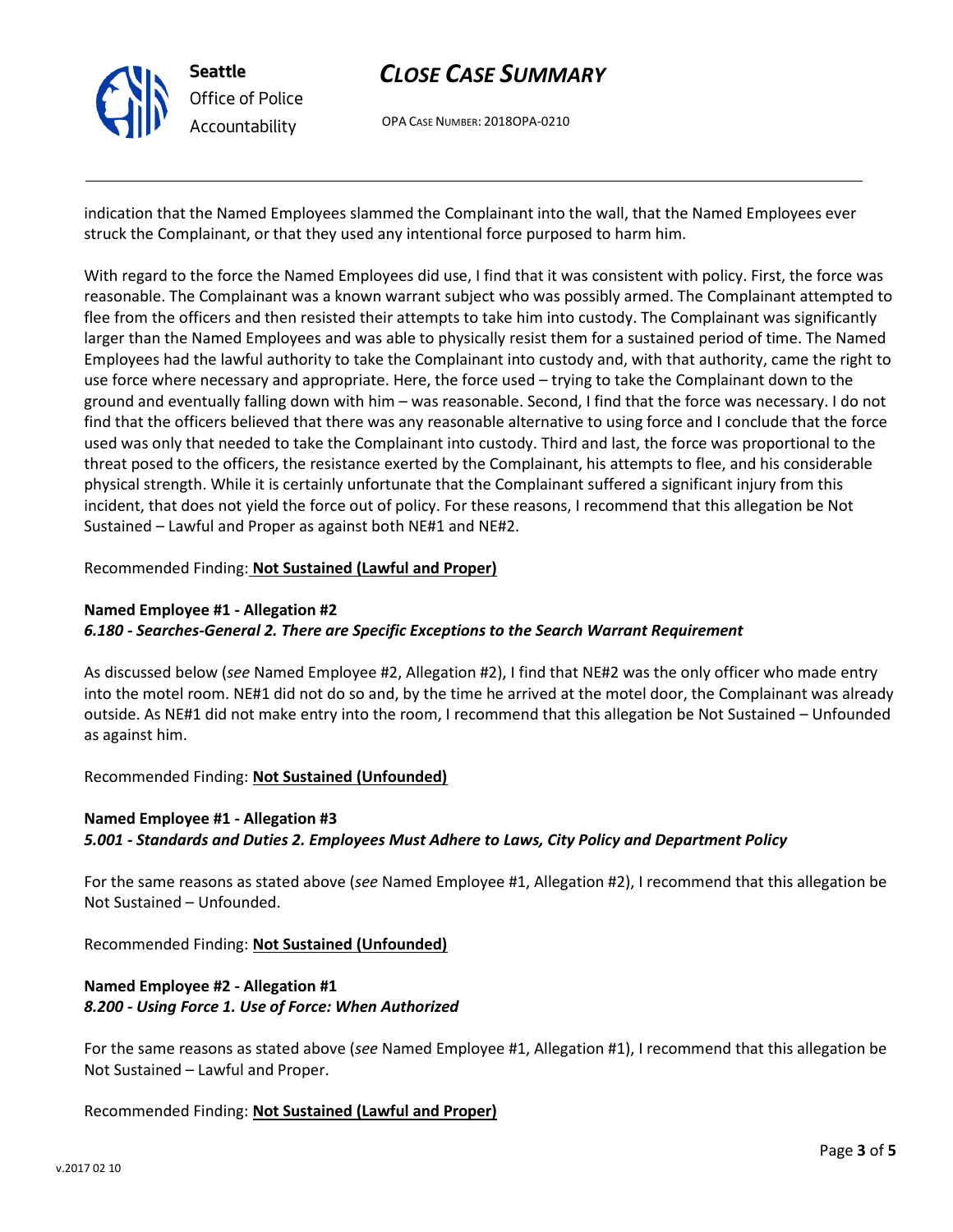OPA CASE NUMBER: 2018OPA-0210

### **Named Employee #2 - Allegation #2** *6.180 - Searches-General 2. There are Specific Exceptions to the Search Warrant Requirement*

SPD Policy 6.180-POL-2 governs searches and seizures, including entries into a residence and/or motel room. It sets forth the general requirement of a search warrant, but also provides several exceptions to that requirement that could justify a warrantless entry. (SPD Policy 6.180-POL-2.) Relevant to this case, one of the exceptions to the warrant requirement is where there are exigent circumstances. (SPD Policy 6.180-POL-2(b).) That exception is explained as follows: "Officers are allowed to enter a home when the suspect retreats into the home or private area and there is reasonable fear of escape, destruction of evidence, or injury to police or public." (*Id*.)

At his OPA interview, NE#2 described that he grabbed the Complainant's arm and, when he did so, the Complainant turned back into the motel room and moved inside. NE#2 stated that, when the Complainant went back inside, he pulled NE#2 after him. In OPA's opinion, this account is inconsistent with the video evidence. The video shows NE#2 approaching the motel door as the Complainant has already gone fully inside. NE#2 is then depicted reaching inside, grabbing the Complainant, and then following him inside. The video does not display NE#2 being pulled into the room by the Complainant.

It is possible that this inconsistency was borne from the speed and intensity of the moment. NE#2 may truly have believed that it occurred as he described at his interviews, even if this does not dovetail with the video. This issue, however, is largely academic, as the entry would have been justified under the exigent circumstances exception regardless of whether it occurred as NE#2 described or as the video depicts.

The policy provides several factors for when exigent circumstances exist for entry into a home or private area. Most notable among these are where: the crime at issue is serious; the subject is armed; there is probable cause to arrest the subject for the crime; there is strong probable cause to believe that the subject is on the premises; the officers identified themselves and provided the subject with the opportunity to surrender before entering; and there was an ongoing investigation or the decision to arrest the subject prior to entering the premises. (SPD Policy 6.180-POL-2(b).) Here, virtually all of these factors were present. While there is no evidence that the Complainant was armed at the time of the entry, given that he was suspected of illegally possessing a firearm, it was plausible that he had another weapon on him or that he could obtain one if allowed to enter and remain in the room.

For these reasons, I find that the entry by NE#2 into the motel room and the seizure of the Complainant therein was consistent with policy. I accordingly recommend that this allegation be Not Sustained – Lawful and Proper.

Recommended Finding: **Not Sustained (Lawful and Proper)**

#### **Named Employee #2 - Allegation #3**

**Seattle**

*Office of Police Accountability*

#### *5.001 - Standards and Duties 2. Employees Must Adhere to Laws, City Policy and Department Policy*

SPD Policy 5.001-POL-2 requires that employees adhere to laws, City policy, and Department policy. As indicated above, I find that NE#2's entry into the motel room was consistent with policy. Given that, I similarly find that it did not violate the Fourth Amendment or any Washington State laws. Accordingly, I recommend that this allegation be Not Sustained – Unfounded.